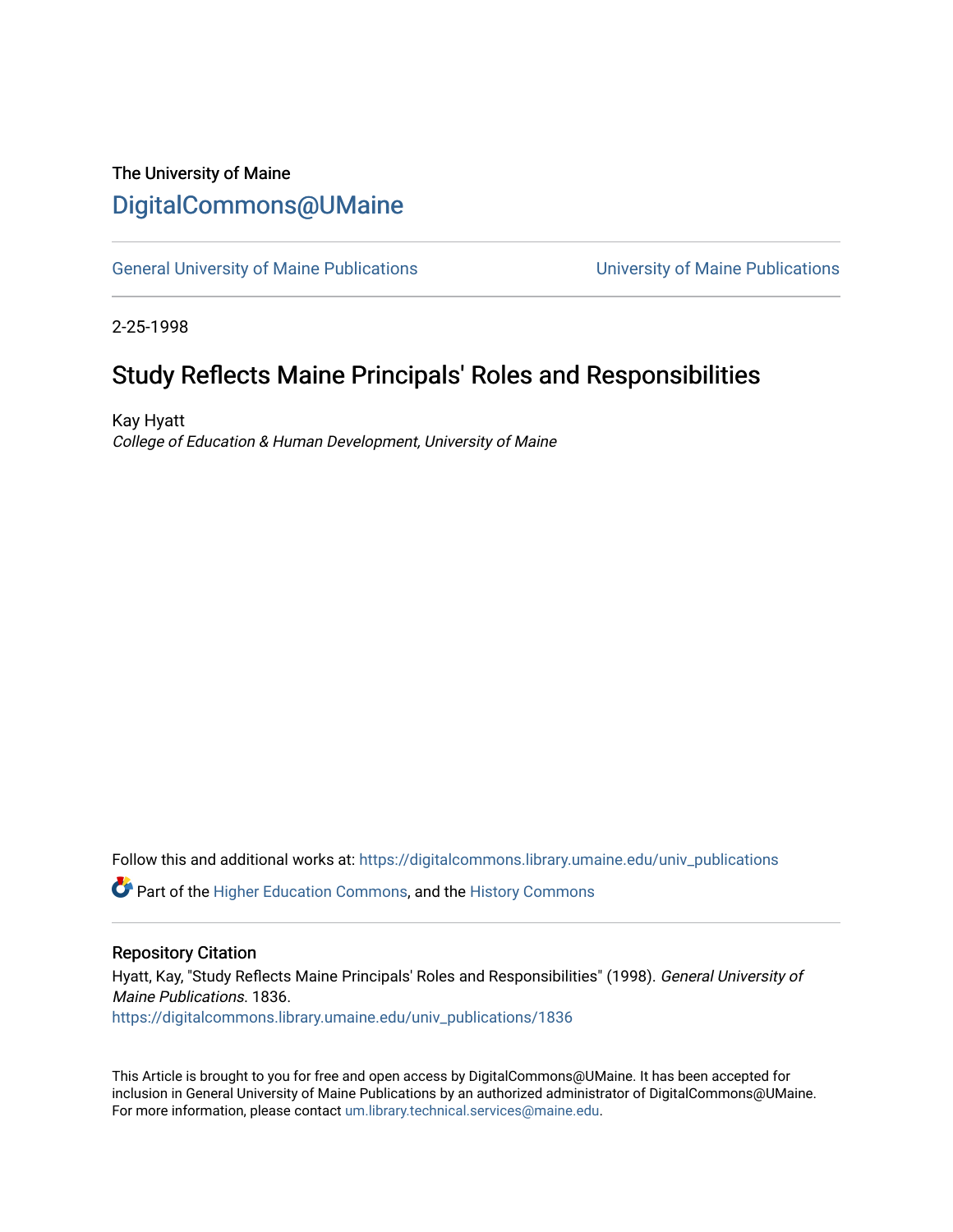# COLLEGE OF EDUCATION **& HUMAN DEVELOPMENT**

**Selected News Releases** 

### **Study Reflects Maine Principals' Roles and Responsibilities**

ORONO, Maine -- The average Maine school principal supervises 40 staff members, is responsible for 355 students, and spends the day dealing with manifold management and monitoring duties. Maine's principals are seasoned teachers and administrators who, overall, feel effective in their jobs, according to a recent study from the University of Maine College of Education and Human Development. The greatest challenge is finding a balance between their professional and personal lives, and dealing with the constraints of the education hierarchy.

The study, conducted by UMaine Educational Leadership Professors Gordon Donaldson and Charles Hausman, lends insight into the high turnover in principalships in Maine and nationwide, and the difficulty in filling these positions with qualified people.

Nationally, there is overwhelming consensus that the principal's job is more professionally challenging and personally taxing than ever before, and Maine is no exception, according to Donaldson and Hausman. Their report, "Maine Principals and Their Work Lives: A Study of the Maine School Principalship," is the beginning of long-range data collection to better prepare and assist principals as educational leaders.

The report was compiled from a survey, which was sent to principals of all Maine public and approved private schools serving students between kindergarten and grade 12. Sixty-three percent, or 434 of the 689 surveys, were returned. Reflecting the state's demographics and educational characteristics, respondents serve schools representing more than 40 different grade configurations, and the majority described the schools where they attained most of their experience as rural. Fortyfive of the principals supervised more than one school building, in most cases, located in different towns, and 42 were teachers as well as administrators.

The principals lead schools that vary so widely in grade configuration, enrollment, number of staff and administrative structure that it may be inappropriate to think of the Maine principalship as a single type of role or job, the report points out. In addition to administrative duties, 42 of the responding principals were also teachers.

No survey of Maine principals of this magnitude has been done before, according to Donaldson. "With follow-up surveys every two years, we will soon have a better grasp on the factors that determine principals' longevity in their jobs and that shape their ability to be successful," he says.

Although the average tenure for Maine principals is eight and a half years, nearly 27 percent -- one in four -- have been in their current positions for two years or less. Principals play a pivotal role in school change and effectiveness, notes Hausman. "Short-term tenure makes long-range planning almost impossible," he says.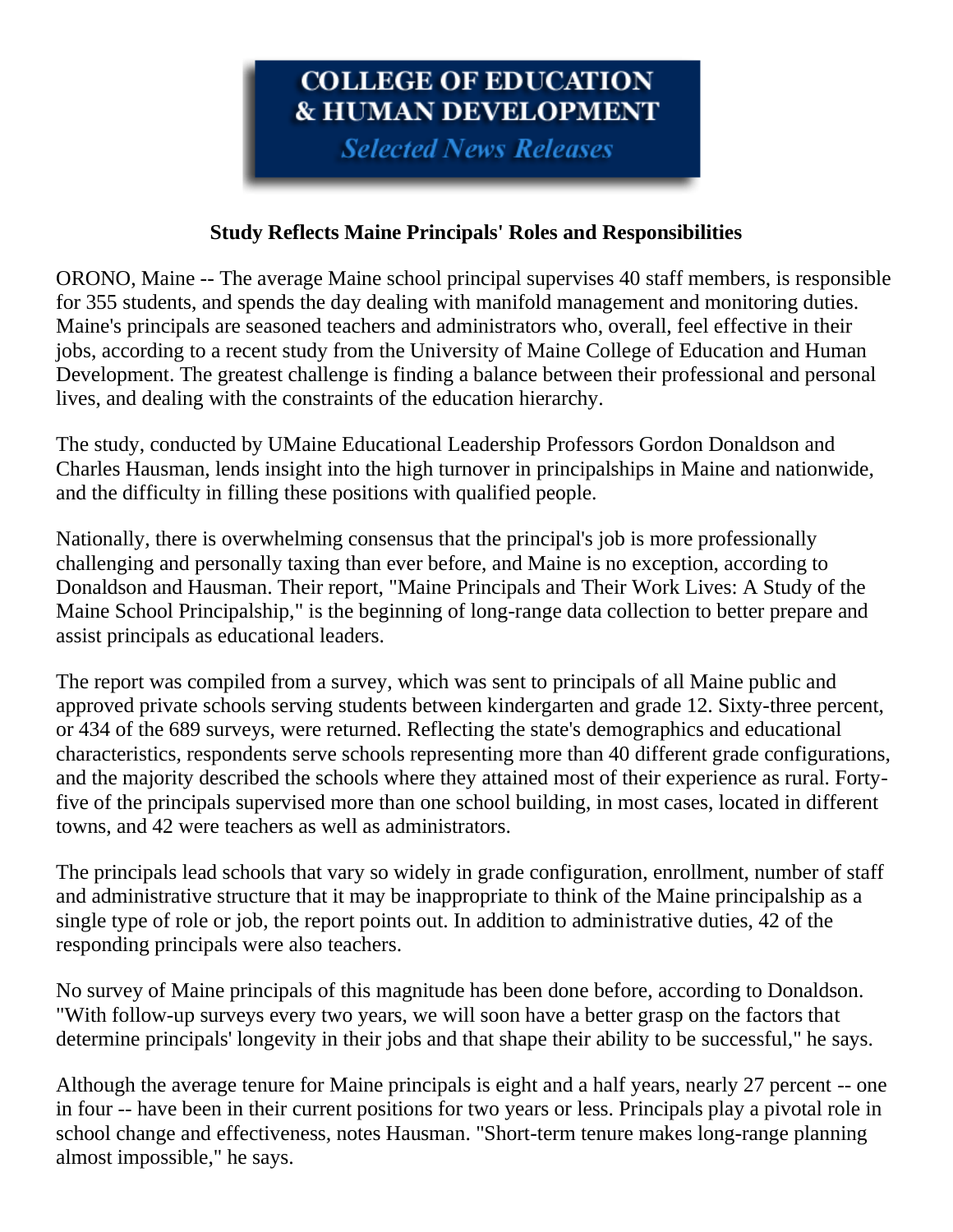The survey response is testimony to the vast number of roles and responsibilities principals must handle regularly, according to the researchers. From a list of 41 typical principal activities, respondents were asked to indicate how much time they spend and how much success they experience in each activity, as well as the clarity of exceptions for their involvement and performance. As a group, the principals reported being engaged in 22 of the activites "often" or "very often," reflecting the vast number of roles and responsibilities that are part of the job. The most frequently reported activites were running faculty meeting, responding to the needs of teachers, supervising and evaluating teachers, resolving student problems, budget preparation and consulting with teachers about students.

When the activitity listing was clustered into seven areas of related responsibilities, principals reported spending more time on student management, personnel management and interactions with the education hierarchy than on professional development, instructional leadership and public relations.

Although principals expressed a strong sense of efficiency in all areas of their work, the survey indicates they tend to spend more time in those activities in which they feel the most successful and where their roles and expectations are most clearly defined. Overall, student management ranks highest both in time spent and success experienced. Only 37 percent of the principals, most at the high school level, have an assistant principal to help with student issues.

The concern, Donaldson and Hausman say, is with such a fragmented role and principals doing so many different jobs, who is going to lead the critical educational reform initiatives?

Principals are often caught in the middle of different demands and directions from parents, teachers, school boards and superintendents, resulting in ambiguity about goals and standards, and changing priorities, according to the researchers. Many of the principals reported feeling hindered in their jobs by school rules and policies, implying that the bureaucracy of the school organization can be an obstacle to effectiveness.

The supervisory and management responsibilities of principals continue to grow as the number of administrative positions decline in Maine and nationally. For instance, a 1996 report from the UMaine Center for Research and Evaluation shows that school administrators supervise twice as many employees as a supervisor in the manufacturing sector. The number of Maine school administrative jobs is down 23 percent from 1991.

With an average work week of 56 hours in a high-stress position, principals struggle to find a balance between their jobs and families. Sixty-two percent are directly responsible for the care of children, and 15 percent are directly responsible for the care of parents or other relatives. Time remaining for their own personal care, recreation and hobbies averages between one and six hours per week.

The information provided in the initial survey and those to follow will be extremely helpful in better understanding the reasons behind the high turnover and low number of people aspiring to be principals, especially at the high school level, according to Richard Tyler, executive director of the Maine Principals' Association. "The survey is providing long-needed hard data on the many facets and pressures of the job," he said.